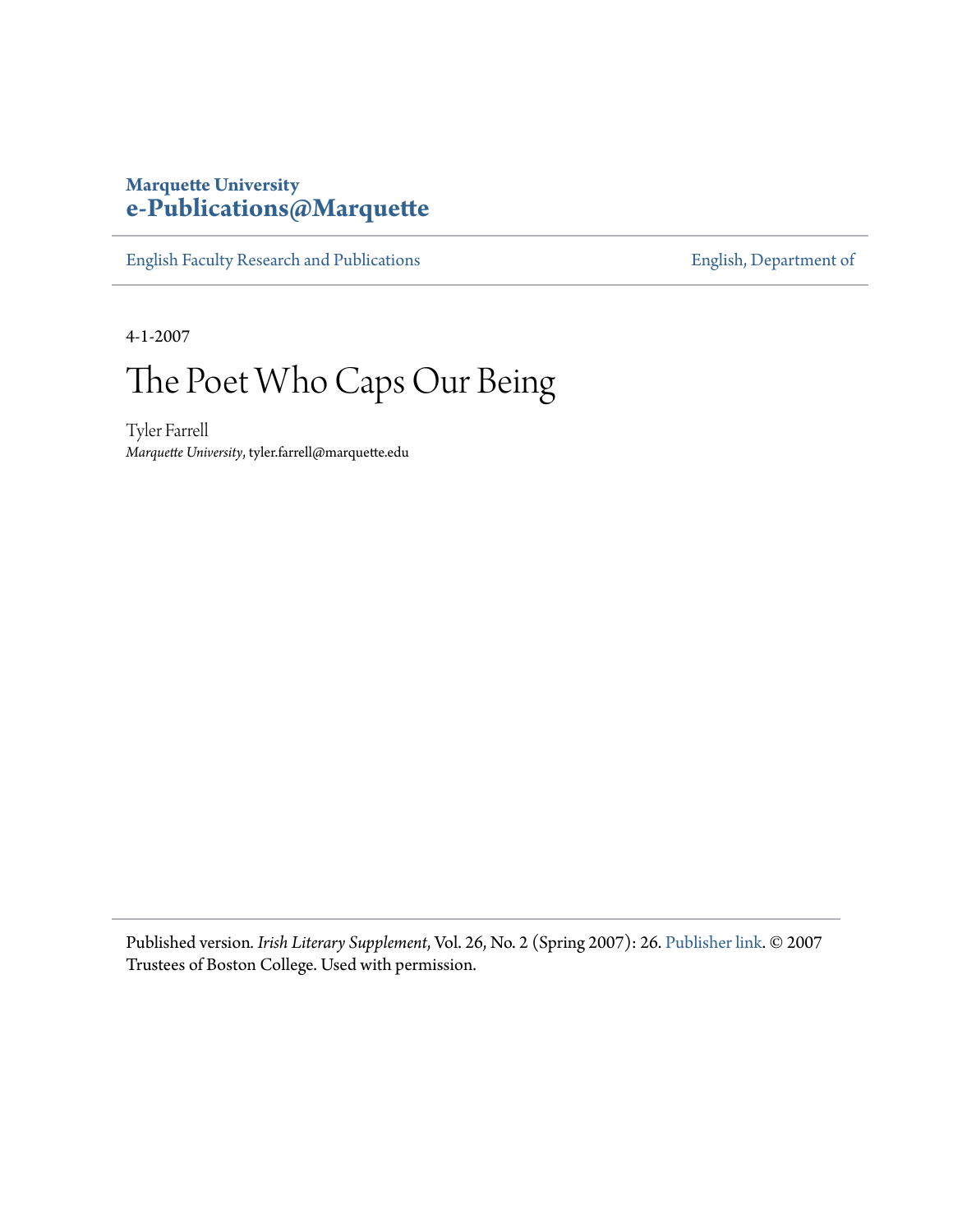lauded—he includes the American-bom Ivy Bannister and English-bom Anne Hartigan, for example, as well as including writers from both sides of the border—he also leaves out Frances Sheridan, whose birthplace was Ireland, and dozens of other writers included in Weekes' earlier, equally inclusive volume.

The ethos *of Irish Women Writers, An Ato-Z Guide* is consistent with feminist emphases on considering the work of a woman writer in relation to the biographical conditions which produced (or hindered) it. However, while it is important to examine the lives of women writers whose work we seek to study, it sometimes seems as though biographical inquiry has overshadowed other approaches. For example, a good deal of the critical output focusing on Irish women writers has consisted of interviews with the

**PAGE 26 IRISH LITERARY SUPPLEMENT SPRING 2007** 

readings of their works. While biographical and similar materials can be useful for scholars, they also tend to produce a particular intentional fallacy, in which the woman writer is seen as a straightforward reporter of the events and preoccupations of her own life rather than as an artist shaping her work, producing texts which are also shaped by social and political contexts. The simplistic conflation of the woman writer's . life with her work diminishes her artistic achievements; it is exemplified, in this volume, when Claire McEwen writes of Sara Berkeley's character Hannah, who has suffered childhood sexual abuse, that "in an echo of Berkeley's own migration, [she] moves from Dublin to London and then

untainted life" (19),

The feminist ethos of this book does not extend to highlighting collaborations among Irish women writers or the influences that early or contemporary women writers have had on those Irish women writers currently writing, Somerville and Ross are discussed in the same entry, though Somerville outlived Ross by several decades and continued to write during much of that time; every other writer is presented, in her own entry, as if she'd never had contact with the writers with whom she shares this A-to-Z guide. This is despite several mentions of connections between highlighted authors and the male literary establishment; given the feminist emphasis on female collaboration as a corrective to masculinist myths of authorship,

All this criticism does not mean that I found the book to be without merit. Even the most well-read of scholars can find information about writers and works with which they may not have been acquainted prior to picking up the book. However, it would be a pleasant surprise if, rather than producing another book describing the fascinating lives of Irish women writers, or cataloguing the treasure trove of work waiting ~ to be analyzed, scholars in Irish Studies began the endlessly-deferred project of engaging seriously and in an extended fashion with the . texts that have been produced by many of the , neglected authors discussed in this work. In  $\epsilon$ fact, I think I'll end this review now so I can go do that myself.  $\cdot$ 

— Southern Illinois University

**i**

### JAMES LIDDY *On the Raft with Fr. Roseliep* Arlen House, 2006

•

MICHAEL S. BEGNAL, EDITOR *Honeysuckle, Honeyjuice: A Tribute to James Liddy* Arlen House, 2006

#### Reviewed by TYLER FARRELL

F THERE EVER WAS A POET who deserved<br>more attention, James Liddy is that poet.<br>In the ever changing and varied world<br>of Irish letters, James Liddy's star is finally F THERE EVER WAS A POET who deserved more attention, James Liddy is that poet. In the ever changing and varied world on the rise— albeit slowly, but with constant deliberation and accomplishment. With the publication of his new book of poetry. *On the Raft with Fr. Roseliep* and a festschrift filled with poems, prose and reminiscences from friends an'd colleagues, the poet's audience is expanding. His voice is moving, gaining grottnd. His thoughts attain a new sense of religion, sexuality, humor, Ireland, and (of course) his adopted United States. James Liddy can be compared to other writers, but what would be the point. His voice is far more daring, far more important. As Liddy's friend Patrick Kavanagh wrote, "A poet is an original who inspires millions of copies," The original James Liddy has inspired many of his students and friends to create and admire, but not many will be able to copy such unique behavior and contemplative writing.

Both of these new books are a glimpse into Liddy's life, a look at and discussion with friends, influences and ideas. The book of poetry uses Fr, Raymond Roseliep as a focal point and muse, Fr. Roseliep was a Catholic priest ordained in 1943 who received his Ph.D. from Notre Dame in 1954. He lived primarily in Dubuque, Iowa teaching at Loras College and writing more than a dozen books of poetry, mostly haiku. His presence is still felt in Dubuque with annual discussions of his work and a room dedicated to the housing of his books and research materials at the Loras College Library, Roseliep is another neglected poet and one that attempted to find truth in art and spirituality. He was committed to the priesthood, teaching, and poetry, and like Liddy, used poetry to attempt the sacrificial act in which the ordinary becomes extraordinary. There is a balance in both of these writer's works that

> $\sim$   $\sim 10^6$

# The Poet Who Caps Our

looks at humanization through touching language and beauty as an act of contrition. Here is a quote from one of Roseliep's books that seems to address certain aspects of Liddy's writing and voice:

finally to America in a search for a new and

authors themselves rather than scholarly

Whatever success I enjoy as a poet must reflect the philosophy behind my work. Through poems I try to materialize spirit and spiritualize matter. I attempt to project the dissidence at the heart of all life: the clash between darkness and light, good and evil, purposelessness and purpose, avowal and denial, the sacred and the profane, flesh and spirit, death and the thirst for immortality, Yahweh and oblivion. Believing as George Eliot did that "love is the word of all work," I publish my poems so that I might impose fresh order on the disorder of the world. A poem is a plumb line by which all of us can better understand ourselves and the universe. A poem completes and caps our being.

There are many aspects to writing that Liddy shares with Fr. Roseliep and his fondness for his subject grows with each passing poem. Liddy, as a poet, is priest-like and contemplates the use of love (more accurately lust) to identify his devotions. His poetry is fresh and unique, always creating a new reality for the reader while also examining contradictions as well as what defines him as a writer. The reader can always come back to Liddy's use of his country of birth, the lively innuendo—an intoxicating waltz through the Ireland of Liddy's youth. There is human nature, nostalgia, and anecdote in these poems all backed by a sort of biting wit that serves to personify these observations and philosophies. Take, for example, the first poem, "Let's Invade Ourselves Not Iraq." Liddy's version of a protest poem is quite atypical and one that uses contemplative autobiography to get to the heart of the poem. "I have a crusade inside me against killing in war / astonishing for a drinking man; / Sweetheart, I have a crusade in me that steams like a / decaying liver / towards you" (11), There is the lust, a type of humor in the midst of war and life-writing. The disorder that Roseliep writes about is here in Liddy's poetry as well. The poet is simply taking these' ideas to another level, reshaping common conceptions of poetic subject matter, reflection, humanity and beauty.

Liddy is also very fond of making

allusions to other authors and artists, to friends and colleagues. Some of the best poems in this collection mention fellow Wisconsin poet, Lorine Niedecker, friend and mentor Patrick Kavanagh, poets Jack Spicer and T. S. Eliot, Milwaukee artist Bob Watt and a poem honoring the encyclical of Pope Benedict XV. Liddy is gleeful, funny with his subjects, poking gentle fun at various aspects of life while also being true to his poetic style. In a way he is honored to be around such fellow travelers of the written and spiritual word and hails each of them with unwavering thoughts and humorous observations, Liddy's almost religious dedication to these subjects is quite reflective, emotional, solemn and devotional. His humor is often balanced with commitment to his friends and freedom of his loves and his word choice is imagistic and profound, personal and full of feeling, Liddy's passionate poems are like Roseliep's. They often search for something between the sacred and profane.

this is something of a disappointment.

The festschrift, titled *Honeysuckle, Honeyjuice,* is also quite devotional to the subject of the poet. We are finally able to hold in our hands a tribute to Liddy himself. The book is filled with some great Irish and American writers, individuals who not only respect James Liddy, but also admire him. The amount of renowned writers shows Liddy's influence among his friends and contemporaries. The book symbolizes his years of work and devotion to poetry and friends, but is also an indication of the hard work he has endured for the sake of his art. The festschrift shows the desire to hail this poet, to give something back to a man who influenced poetry, shaped a new and unique outlook, and struck a blow for the spiritual and sexual, the Irish and American, the freedoms and the footsteps.

Some of the loyal poets and artists included in this tribute are: Thomas Kinsella, Knute Skinner, Eamonn Wall, Myles Na Gopaleen (Flann O'Brien), Philip Casey, Daniel Tobin, Charles Bukowski, Dermot Bolger, Liam O'Connor, John Montague, Jim Chapson and Michael Hartnett, among others. There are also a few works by the author himself. Some poems are previously unpublished including a wonderful poem about his mother entitled "Her Disposition," The poem tells of Mrs. Liddy's attendance at a party in Dublin that W. B, Yeats and Lady Gregory were also at. While the drinks were passed and stories were being told the Christchild James "was like a snug inside her" (47) feeling this early the influence of such famous company.

Most of the poetry and prose in the book is quite honest, relaying stories of Liddy's adventures, making a point to tell the reader of Liddy's loves. It is obvious that everyone included in the festschrift are in awe of the poet and recognize the influence he has had on their lives and their writing, Eamonn Wall's essay talks about the Irish writer in exile in America and the impact it has had on writing and culture, Myles Na Gopaleen's contribution is a review of an early Dolmen Press book by Liddy entitled *Esau, My Kingdom for a Drink: Homage to James Joyce on his LXXX Birthday.* The review is quite funny and told in classic O'Brien journalistic style. Bukowski's "Letter to James Liddy" is typical of the late writer and talks of poetry, permission for Liddy to use some of his poems for publication. He writes, "we're not going to cause any literary revolution, but we hope to say a few things that haven't, for some reason, been said and to print the good clear strong poem - the poem that drinks beer and smokes cigars and laughs - sometimes" (46). Many of the works in *Honeysuckle, Honeyjuice* accomplish these desires, Liam O'Connor's short essay is also quite interesting telling tales of *Arena* (the ' quite interesting tennig tales of *Arena* (the  $t_1$  to  $t_2$  in  $t_3$  in  $t_4$  in  $t_5$  in  $t_6$  in  $t_7$  in  $t_8$ trips to Spain, the house in Coolgreany, and flattering words that pay honest and generous '<br>tribute to a friend and confidant.

Many of the works jump off the page and <sup>16</sup> relay much of Liddy's devotion to writing,  $W^i$ life, friends, love and art. It is gossip for the  $i<sup>L</sup>$ gossip poet and love for the love poet. One of the best contributions to *Honeysuckle, Honeyjuice* is Michael Hamett's poem "The Poet as Saint." It is a loving tribute from a fellow poet, a traveler who crossed paths with Liddy early in his career and also helped to shape the groundbreaking magazine *Arena.* Hartnett writes, "He is father to many poets / and he is lover of their songs...We have argued over style / in the grey sheltered limestone bays / of Clare and not agreed: but we / shall be poets in the coming days" (19), The poem forever sums up Liddy's influence and inspiration, his devotion to language and his love for his friends. Both books hold  $\wedge$ elements of Liddy's nature of poetry and it  $\sqrt{1}$ seems that the poet's influence will continue to grow in the coming days, •

—*University of Dubuque*